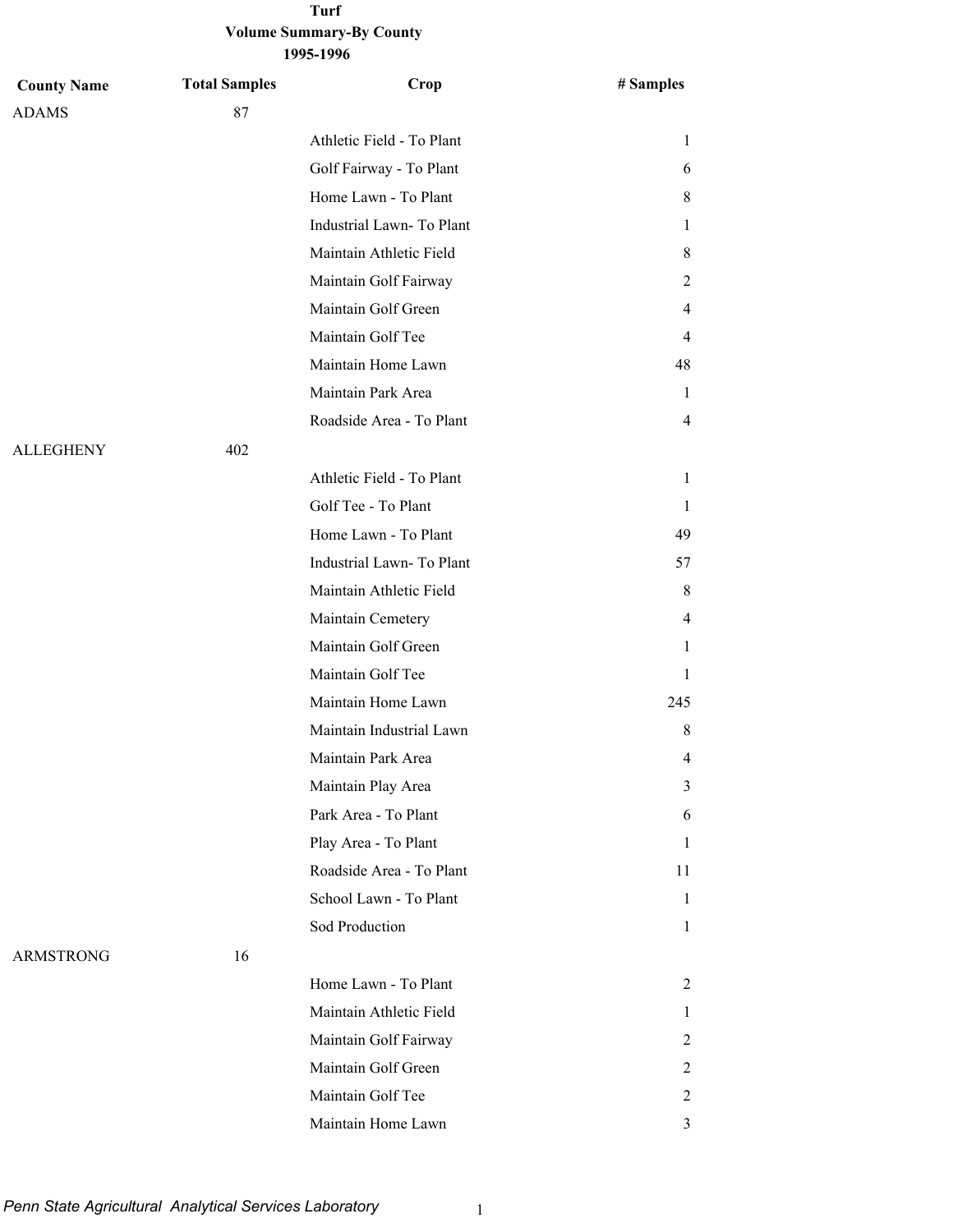| <b>County Name</b> | <b>Total Samples</b> | Crop                      | # Samples    |
|--------------------|----------------------|---------------------------|--------------|
|                    |                      | Park Area - To Plant      | 1            |
|                    |                      | Roadside Area - To Plant  | 3            |
| <b>BEAVER</b>      | 109                  |                           |              |
|                    |                      | Athletic Field - To Plant | 1            |
|                    |                      | Home Lawn - To Plant      | 16           |
|                    |                      | Industrial Lawn-To Plant  | 5            |
|                    |                      | Maintain Athletic Field   | 3            |
|                    |                      | Maintain Golf Fairway     | 9            |
|                    |                      | Maintain Golf Green       | 5            |
|                    |                      | Maintain Golf Tee         | 3            |
|                    |                      | Maintain Home Lawn        | 58           |
|                    |                      | Maintain Industrial Lawn  | 4            |
|                    |                      | Maintain Park Area        | 1            |
|                    |                      | Maintain School Lawn      | 1            |
|                    |                      | Roadside Area - To Plant  | 2            |
|                    |                      | Sod Production            | 1            |
| <b>BEDFORD</b>     | 64                   |                           |              |
|                    |                      | Home Lawn - To Plant      | 5            |
|                    |                      | Industrial Lawn-To Plant  | 1            |
|                    |                      | Maintain Athletic Field   | 5            |
|                    |                      | Maintain Golf Fairway     | 3            |
|                    |                      | Maintain Golf Green       | 3            |
|                    |                      | Maintain Golf Tee         | 3            |
|                    |                      | Maintain Home Lawn        | 44           |
| <b>BERKS</b>       | 625                  |                           |              |
|                    |                      | Athletic Field - To Plant | $\mathbf{1}$ |
|                    |                      | Golf Fairway - To Plant   | 1            |
|                    |                      | Home Lawn - To Plant      | 38           |
|                    |                      | Industrial Lawn-To Plant  | 1            |
|                    |                      | Maintain Athletic Field   | 32           |
|                    |                      | Maintain Golf Fairway     | 6            |
|                    |                      | Maintain Golf Green       | 2            |
|                    |                      | Maintain Golf Tee         | 1            |
|                    |                      | Maintain Home Lawn        | 535          |
|                    |                      | Maintain Industrial Lawn  | 1            |
|                    |                      | Maintain School Lawn      | 1            |
|                    |                      | Play Area - To Plant      | 1            |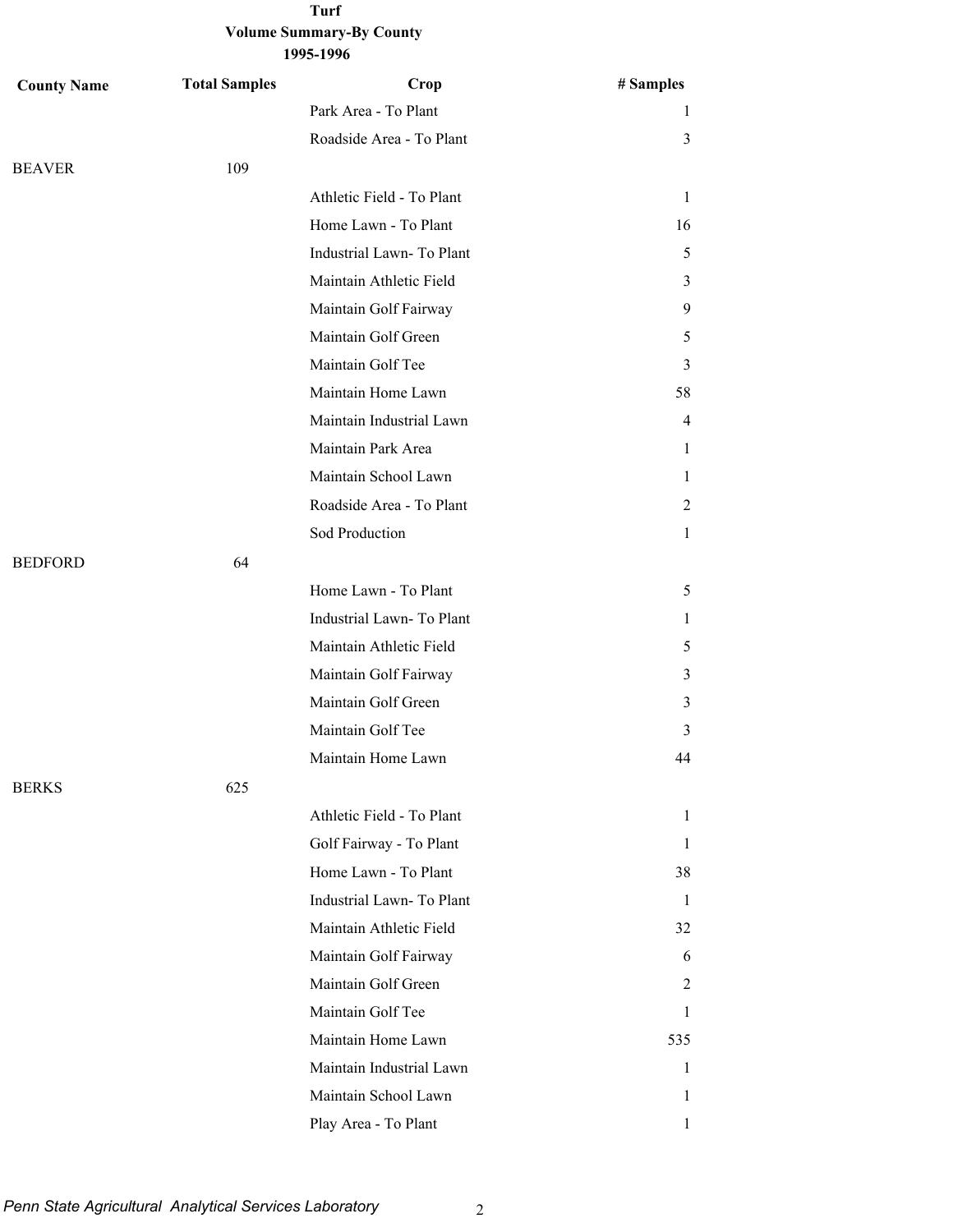| <b>County Name</b> | <b>Total Samples</b> | Crop                      | # Samples      |
|--------------------|----------------------|---------------------------|----------------|
|                    |                      | Roadside Area - To Plant  | $\overline{4}$ |
|                    |                      | School Lawn - To Plant    | 1              |
| <b>BLAIR</b>       | 65                   |                           |                |
|                    |                      | Home Lawn - To Plant      | 12             |
|                    |                      | Maintain Athletic Field   | 1              |
|                    |                      | Maintain Golf Green       | 2              |
|                    |                      | Maintain Home Lawn        | 49             |
|                    |                      | Maintain Park Area        | 1              |
| <b>BRADFORD</b>    | 19                   |                           |                |
|                    |                      | Home Lawn - To Plant      | 2              |
|                    |                      | Maintain Home Lawn        | 8              |
|                    |                      | Maintain Industrial Lawn  | 9              |
| <b>BUCKS</b>       | 305                  |                           |                |
|                    |                      | Athletic Field - To Plant | 2              |
|                    |                      | Home Lawn - To Plant      | 42             |
|                    |                      | Industrial Lawn-To Plant  | 6              |
|                    |                      | Maintain Athletic Field   | 5              |
|                    |                      | Maintain Cemetery         | 3              |
|                    |                      | Maintain Golf Fairway     | 2              |
|                    |                      | Maintain Golf Green       | 13             |
|                    |                      | Maintain Golf Tee         | 2              |
|                    |                      | Maintain Home Lawn        | 211            |
|                    |                      | Maintain Industrial Lawn  | 12             |
|                    |                      | Maintain Park Area        | 4              |
|                    |                      | Maintain Play Area        | 1              |
|                    |                      | School Lawn - To Plant    | 1              |
|                    |                      | Sod Production            | $\mathbf{1}$   |
| <b>BUTLER</b>      | 137                  |                           |                |
|                    |                      | Athletic Field - To Plant | $\mathbf{1}$   |
|                    |                      | Home Lawn - To Plant      | 17             |
|                    |                      | Industrial Lawn-To Plant  | 2              |
|                    |                      | Maintain Athletic Field   | 2              |
|                    |                      | Maintain Golf Fairway     | 3              |
|                    |                      | Maintain Golf Green       | 9              |
|                    |                      | Maintain Golf Tee         | 3              |
|                    |                      | Maintain Home Lawn        | 93             |
|                    |                      | Maintain Industrial Lawn  | 3              |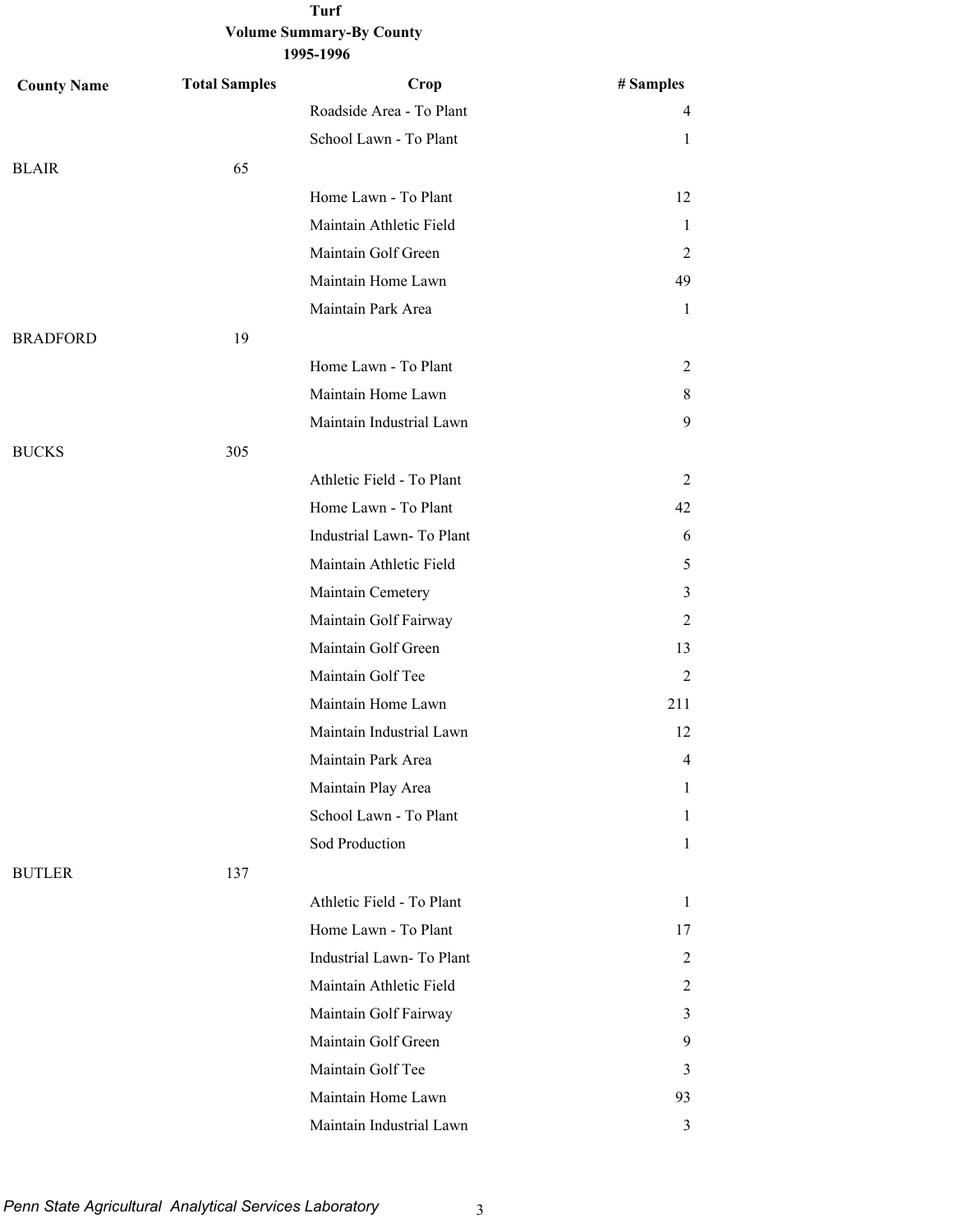| <b>County Name</b> | <b>Total Samples</b> | Crop                      | # Samples      |
|--------------------|----------------------|---------------------------|----------------|
|                    |                      | Maintain Park Area        | 1              |
|                    |                      | Roadside Area - To Plant  | 3              |
| <b>CAMBRIA</b>     | 43                   |                           |                |
|                    |                      | Athletic Field - To Plant | 2              |
|                    |                      | Golf Fairway - To Plant   | 1              |
|                    |                      | Home Lawn - To Plant      | 3              |
|                    |                      | Industrial Lawn-To Plant  | 2              |
|                    |                      | Maintain Golf Green       | 1              |
|                    |                      | Maintain Home Lawn        | 29             |
|                    |                      | Maintain Industrial Lawn  | 4              |
|                    |                      | Roadside Area - To Plant  | 1              |
| <b>CAMERON</b>     | $\overline{4}$       |                           |                |
|                    |                      | Maintain Athletic Field   | 3              |
|                    |                      | Maintain Home Lawn        | 1              |
| <b>CARBON</b>      | 143                  |                           |                |
|                    |                      | Athletic Field - To Plant | $\overline{4}$ |
|                    |                      | Home Lawn - To Plant      | 91             |
|                    |                      | Industrial Lawn-To Plant  | 3              |
|                    |                      | Maintain Athletic Field   | 4              |
|                    |                      | Maintain Cemetery         | 1              |
|                    |                      | Maintain Golf Green       | 2              |
|                    |                      | Maintain Home Lawn        | 28             |
|                    |                      | Maintain Play Area        | 1              |
|                    |                      | Maintain School Lawn      | 3              |
|                    |                      | Park Area - To Plant      | 1              |
|                    |                      | Roadside Area - To Plant  | 5              |
| <b>CENTRE</b>      | 256                  |                           |                |
|                    |                      | Athletic Field - To Plant | 3              |
|                    |                      | Home Lawn - To Plant      | 47             |
|                    |                      | Industrial Lawn-To Plant  | 10             |
|                    |                      | Maintain Athletic Field   | 1              |
|                    |                      | Maintain Cemetery         | 1              |
|                    |                      | Maintain Golf Fairway     | 12             |
|                    |                      | Maintain Golf Green       | 22             |
|                    |                      | Maintain Golf Tee         | 5              |
|                    |                      | Maintain Home Lawn        | 148            |
|                    |                      | Maintain Industrial Lawn  | $\mathbf{1}$   |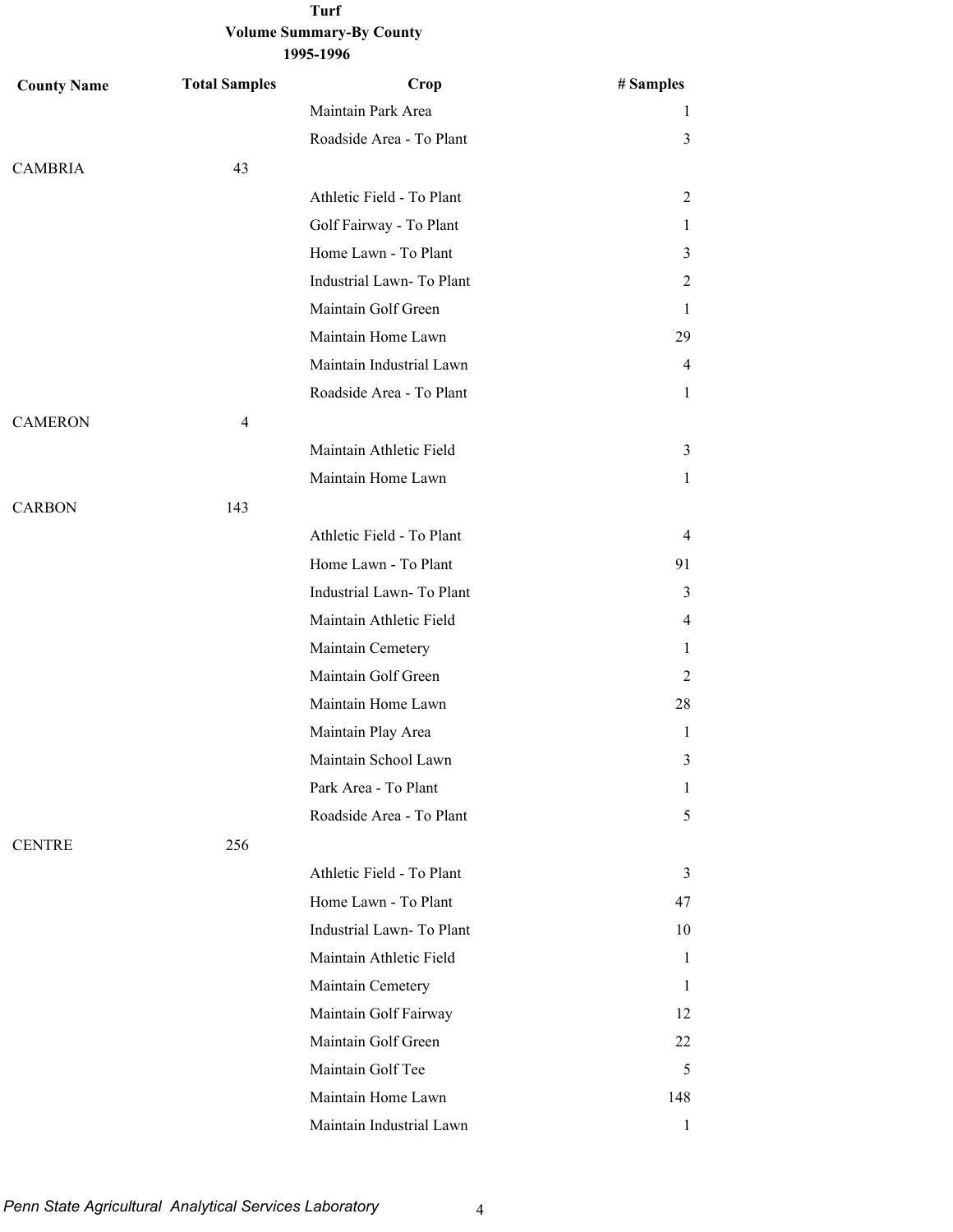| <b>County Name</b> | <b>Total Samples</b> | Crop                      | # Samples      |
|--------------------|----------------------|---------------------------|----------------|
|                    |                      | Maintain School Lawn      | 2              |
|                    |                      | Play Area - To Plant      | 1              |
|                    |                      | Roadside Area - To Plant  | $\overline{2}$ |
|                    |                      | School Lawn - To Plant    | 1              |
| <b>CHESTER</b>     | 606                  |                           |                |
|                    |                      | Athletic Field - To Plant | 20             |
|                    |                      | Golf Fairway - To Plant   | $\overline{2}$ |
|                    |                      | Golf Green-To Plant       | 4              |
|                    |                      | Golf Tee - To Plant       | 1              |
|                    |                      | Home Lawn - To Plant      | 45             |
|                    |                      | Industrial Lawn-To Plant  | $\overline{2}$ |
|                    |                      | Maintain Athletic Field   | 30             |
|                    |                      | Maintain Golf Fairway     | 19             |
|                    |                      | Maintain Golf Green       | 49             |
|                    |                      | Maintain Golf Tee         | 11             |
|                    |                      | Maintain Home Lawn        | 407            |
|                    |                      | Maintain Industrial Lawn  | 5              |
|                    |                      | Maintain Park Area        | 7              |
|                    |                      | Park Area - To Plant      | 1              |
|                    |                      | Play Area - To Plant      | 1              |
|                    |                      | Roadside Area - To Plant  | 1              |
|                    |                      | School Lawn - To Plant    | 1              |
| <b>CLARION</b>     | 13                   |                           |                |
|                    |                      | Maintain Athletic Field   | 1              |
|                    |                      | Maintain Home Lawn        | 4              |
|                    |                      | Roadside Area - To Plant  | 3              |
|                    |                      | Sod Production            | 5              |
| <b>CLEARFIELD</b>  | 98                   |                           |                |
|                    |                      | Athletic Field - To Plant | 2              |
|                    |                      | Golf Rough - To Plant     | 2              |
|                    |                      | Home Lawn - To Plant      | 15             |
|                    |                      | Industrial Lawn-To Plant  | 9              |
|                    |                      | Maintain Athletic Field   | 1              |
|                    |                      | Maintain Golf Green       | 10             |
|                    |                      | Maintain Golf Tee         | 14             |
|                    |                      | Maintain Home Lawn        | 44             |
|                    |                      | School Lawn - To Plant    | 1              |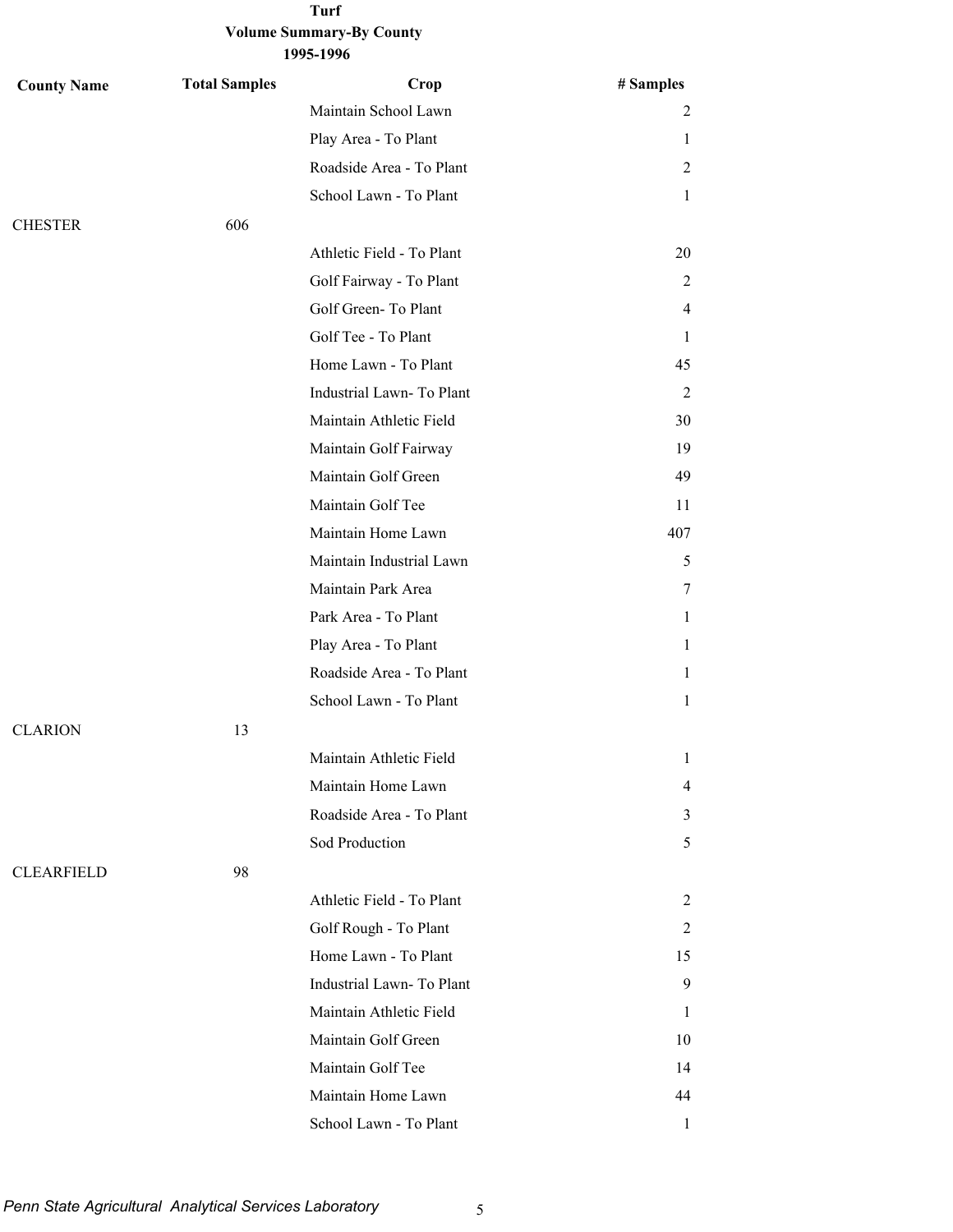| 1995-1996 |
|-----------|
|-----------|

| <b>County Name</b> | <b>Total Samples</b> | Crop                      | # Samples      |
|--------------------|----------------------|---------------------------|----------------|
| <b>CLINTON</b>     | $\,8\,$              |                           |                |
|                    |                      | Industrial Lawn-To Plant  | 1              |
|                    |                      | Maintain Athletic Field   | 3              |
|                    |                      | Maintain Home Lawn        | 3              |
|                    |                      | Maintain Industrial Lawn  | 1              |
| <b>COLUMBIA</b>    | 32                   |                           |                |
|                    |                      | Athletic Field - To Plant | 3              |
|                    |                      | Home Lawn - To Plant      | 2              |
|                    |                      | Maintain Home Lawn        | 24             |
|                    |                      | Park Area - To Plant      | 2              |
|                    |                      | Sod Production            | $\mathbf{1}$   |
| <b>CRAWFORD</b>    | 27                   |                           |                |
|                    |                      | Athletic Field - To Plant | 1              |
|                    |                      | Home Lawn - To Plant      | 6              |
|                    |                      | Maintain Athletic Field   | 1              |
|                    |                      | Maintain Golf Fairway     | 2              |
|                    |                      | Maintain Golf Green       | 1              |
|                    |                      | Maintain Home Lawn        | 15             |
|                    |                      | Maintain Industrial Lawn  | $\mathbf{1}$   |
| <b>CUMBERLAND</b>  | 290                  |                           |                |
|                    |                      | Athletic Field - To Plant | 25             |
|                    |                      | Golf Green-To Plant       | 1              |
|                    |                      | Home Lawn - To Plant      | 19             |
|                    |                      | Industrial Lawn-To Plant  | 2              |
|                    |                      | Maintain Athletic Field   | 8              |
|                    |                      | Maintain Golf Green       | 3              |
|                    |                      | Maintain Home Lawn        | 224            |
|                    |                      | Maintain Industrial Lawn  | $\overline{c}$ |
|                    |                      | Maintain Play Area        | 2              |
|                    |                      | Maintain School Lawn      | $\mathbf{1}$   |
|                    |                      | Play Area - To Plant      | 1              |
|                    |                      | Roadside Area - To Plant  | 1              |
|                    |                      | School Lawn - To Plant    | 1              |
| <b>DAUPHIN</b>     | 285                  |                           |                |
|                    |                      | Athletic Field - To Plant | 7              |
|                    |                      | Home Lawn - To Plant      | 14             |
|                    |                      | Industrial Lawn- To Plant | 3              |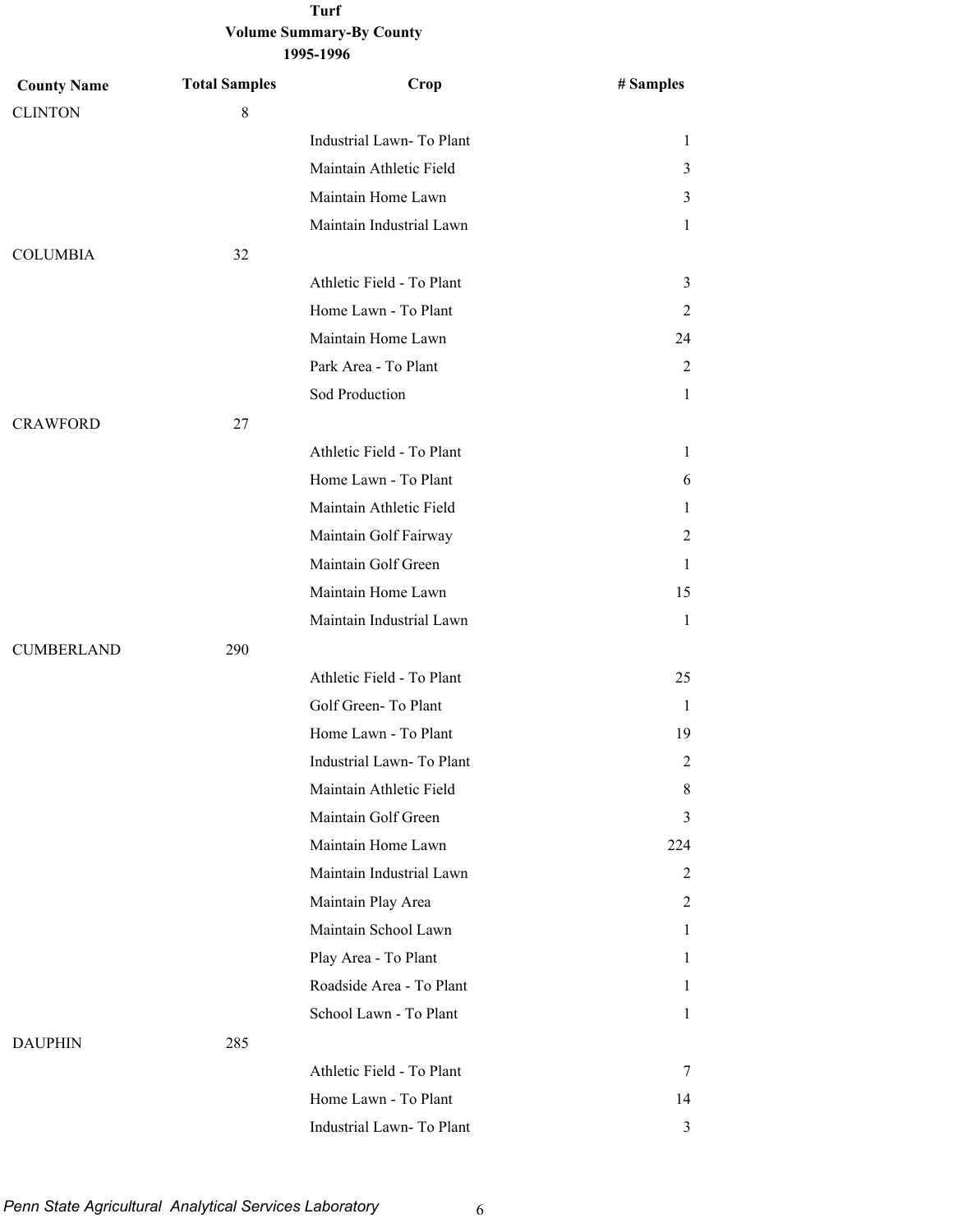#### **Turf**

#### **Volume Summary-By County 1995-1996**

| <b>County Name</b> | <b>Total Samples</b> | Crop                      | # Samples      |
|--------------------|----------------------|---------------------------|----------------|
|                    |                      | Maintain Athletic Field   | 6              |
|                    |                      | Maintain Golf Green       | 19             |
|                    |                      | Maintain Golf Rough       | 2              |
|                    |                      | Maintain Home Lawn        | 186            |
|                    |                      | Maintain Industrial Lawn  | 23             |
|                    |                      | Maintain Park Area        | 18             |
|                    |                      | Maintain School Lawn      | $\mathbf{1}$   |
|                    |                      | Park Area - To Plant      | 3              |
|                    |                      | Play Area - To Plant      | 1              |
|                    |                      | School Lawn - To Plant    | 2              |
| DELAWARE           | 385                  |                           |                |
|                    |                      | Athletic Field - To Plant | 13             |
|                    |                      | Golf Fairway - To Plant   | $\mathbf{1}$   |
|                    |                      | Golf Green-To Plant       | 2              |
|                    |                      | Home Lawn - To Plant      | 48             |
|                    |                      | Industrial Lawn-To Plant  | 5              |
|                    |                      | Maintain Athletic Field   | 28             |
|                    |                      | Maintain Golf Fairway     | 2              |
|                    |                      | Maintain Golf Green       | 7              |
|                    |                      | Maintain Golf Tee         | 5              |
|                    |                      | Maintain Home Lawn        | 244            |
|                    |                      | Maintain Industrial Lawn  | $\overline{4}$ |
|                    |                      | Maintain Park Area        | 2              |
|                    |                      | Maintain Play Area        | 1              |
|                    |                      | Maintain School Lawn      | 11             |
|                    |                      | Park Area - To Plant      | $\mathbf{1}$   |
|                    |                      | Play Area - To Plant      | 3              |
|                    |                      | School Lawn - To Plant    | 8              |
| ELK                | 43                   |                           |                |
|                    |                      | Athletic Field - To Plant | 2              |
|                    |                      | Cemetery - To Plant       | 1              |
|                    |                      | Home Lawn - To Plant      | 6              |
|                    |                      | Maintain Athletic Field   | 2              |
|                    |                      | Maintain Golf Fairway     | 3              |
|                    |                      | Maintain Golf Green       | 5              |
|                    |                      | Maintain Golf Tee         | 3              |
|                    |                      | Maintain Home Lawn        | 17             |

*Penn State Agricultural Analytical Services Laboratory* 7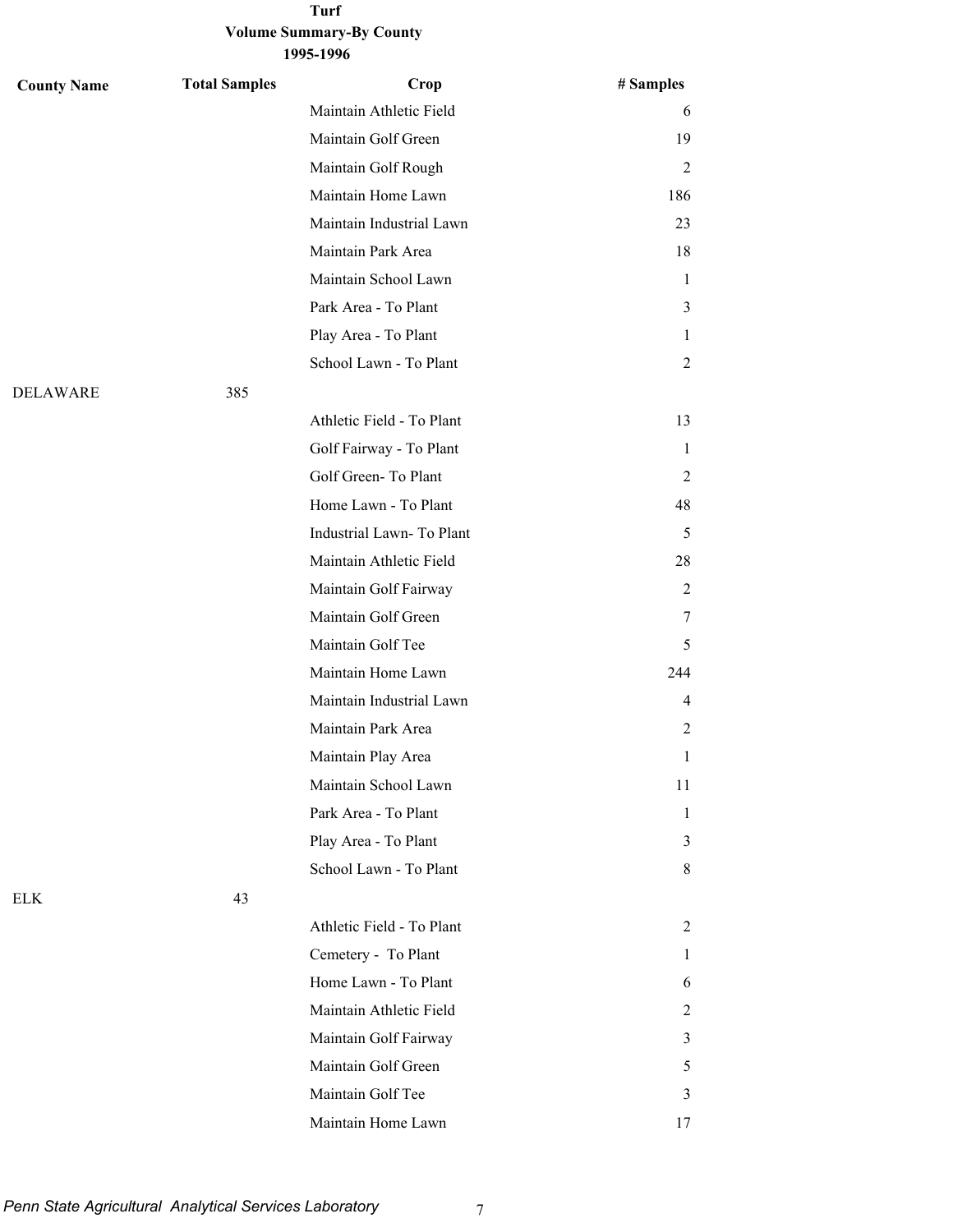| <b>County Name</b> | <b>Total Samples</b> | Crop                      | # Samples      |
|--------------------|----------------------|---------------------------|----------------|
|                    |                      | Play Area - To Plant      | 1              |
|                    |                      | Roadside Area - To Plant  | 3              |
| ERIE               | 120                  |                           |                |
|                    |                      | Athletic Field - To Plant | 1              |
|                    |                      | Cemetery - To Plant       | $\mathbf{1}$   |
|                    |                      | Home Lawn - To Plant      | 10             |
|                    |                      | Maintain Golf Fairway     | $\overline{4}$ |
|                    |                      | Maintain Golf Green       | 13             |
|                    |                      | Maintain Golf Tee         | 5              |
|                    |                      | Maintain Home Lawn        | 80             |
|                    |                      | Maintain Industrial Lawn  | $\mathbf{1}$   |
|                    |                      | Play Area - To Plant      | 1              |
|                    |                      | Roadside Area - To Plant  | 2              |
|                    |                      | School Lawn - To Plant    | 1              |
|                    |                      | Sod Production            | $\mathbf{1}$   |
| <b>FAYETTE</b>     | 129                  |                           |                |
|                    |                      | Athletic Field - To Plant | 5              |
|                    |                      | Home Lawn - To Plant      | 11             |
|                    |                      | Maintain Athletic Field   | 3              |
|                    |                      | Maintain Golf Fairway     | 13             |
|                    |                      | Maintain Golf Green       | 38             |
|                    |                      | Maintain Golf Tee         | 5              |
|                    |                      | Maintain Home Lawn        | 44             |
|                    |                      | Maintain Industrial Lawn  | 1              |
|                    |                      | Maintain Park Area        | 5              |
|                    |                      | Roadside Area - To Plant  | 1              |
|                    |                      | Sod Production            | 3              |
| <b>FOREST</b>      | $\mathfrak{Z}$       |                           |                |
|                    |                      | Home Lawn - To Plant      | $\mathbf{1}$   |
|                    |                      | Maintain Home Lawn        | $\mathbf{1}$   |
|                    |                      | Roadside Area - To Plant  | $\mathbf{1}$   |
| <b>FRANKLIN</b>    | 219                  |                           |                |
|                    |                      | Athletic Field - To Plant | $\mathbf{1}$   |
|                    |                      | Golf Fairway - To Plant   | $\mathbf{1}$   |
|                    |                      | Golf Green-To Plant       | $\mathfrak{Z}$ |
|                    |                      | Golf Tee - To Plant       | 1              |
|                    |                      | Home Lawn - To Plant      | 13             |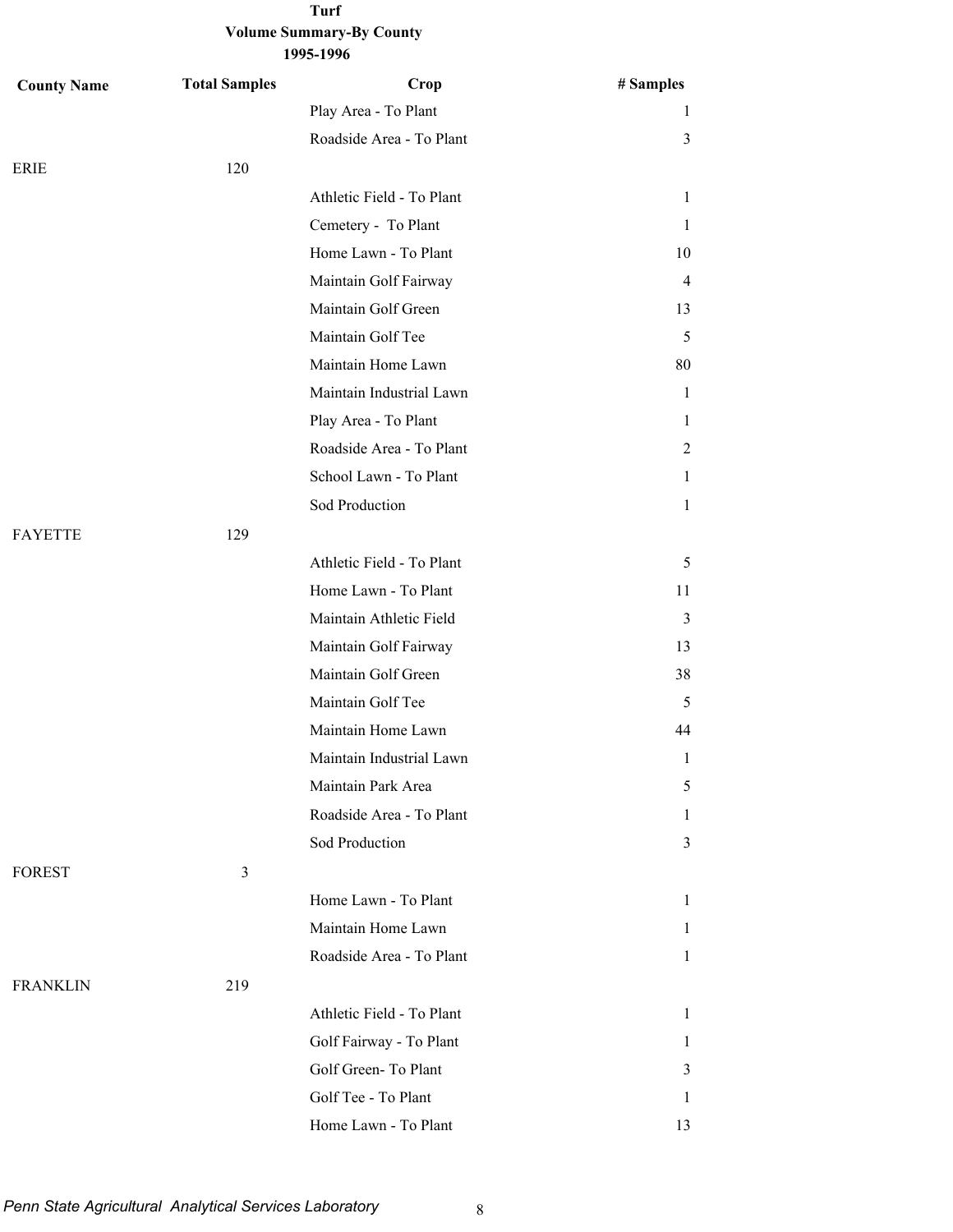| <b>County Name</b> | <b>Total Samples</b> | Crop                      | # Samples      |
|--------------------|----------------------|---------------------------|----------------|
|                    |                      | Industrial Lawn-To Plant  | 6              |
|                    |                      | Maintain Athletic Field   | 4              |
|                    |                      | Maintain Golf Fairway     | 8              |
|                    |                      | Maintain Golf Green       | 7              |
|                    |                      | Maintain Golf Rough       | 7              |
|                    |                      | Maintain Golf Tee         | 6              |
|                    |                      | Maintain Home Lawn        | 160            |
|                    |                      | Maintain Play Area        | 1              |
|                    |                      | Maintain School Lawn      | 1              |
| <b>FULTON</b>      | 12                   |                           |                |
|                    |                      | Maintain Golf Fairway     | 2              |
|                    |                      | Maintain Golf Green       | 2              |
|                    |                      | Maintain Golf Tee         | 2              |
|                    |                      | Maintain Home Lawn        | 6              |
| <b>GREENE</b>      | 15                   |                           |                |
|                    |                      | Athletic Field - To Plant | 1              |
|                    |                      | Home Lawn - To Plant      | 4              |
|                    |                      | Maintain Home Lawn        | 3              |
|                    |                      | Maintain Play Area        | 2              |
|                    |                      | Park Area - To Plant      | $\mathbf{1}$   |
|                    |                      | Roadside Area - To Plant  | 2              |
|                    |                      | School Lawn - To Plant    | 2              |
| <b>HUNTINGDON</b>  | 27                   |                           |                |
|                    |                      | Home Lawn - To Plant      | 8              |
|                    |                      | Maintain Athletic Field   | 4              |
|                    |                      | Maintain Home Lawn        | 12             |
|                    |                      | Roadside Area - To Plant  | 3              |
| <b>INDIANA</b>     | 65                   |                           |                |
|                    |                      | Athletic Field - To Plant | $\overline{c}$ |
|                    |                      | Home Lawn - To Plant      | 5              |
|                    |                      | Maintain Golf Fairway     | 6              |
|                    |                      | Maintain Golf Green       | 6              |
|                    |                      | Maintain Golf Rough       | 6              |
|                    |                      | Maintain Golf Tee         | 6              |
|                    |                      | Maintain Home Lawn        | 25             |
|                    |                      | Maintain Industrial Lawn  | 4              |
|                    |                      | Roadside Area - To Plant  | 1              |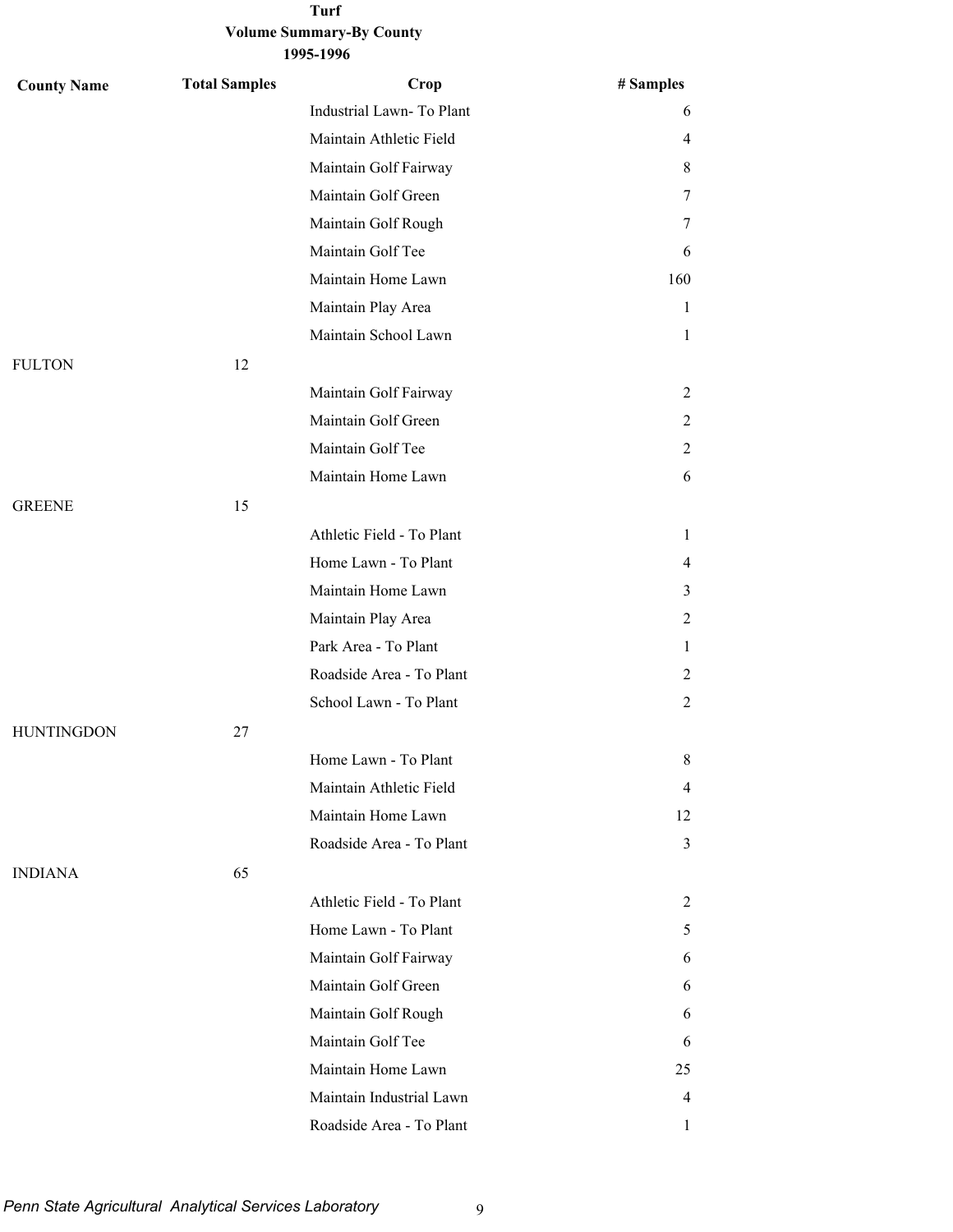| <b>County Name</b> | <b>Total Samples</b> | Crop                      | # Samples      |
|--------------------|----------------------|---------------------------|----------------|
|                    |                      | Sod Production            | 4              |
| <b>JEFFERSON</b>   | 42                   |                           |                |
|                    |                      | Home Lawn - To Plant      | 2              |
|                    |                      | Maintain Golf Green       | 2              |
|                    |                      | Maintain Golf Rough       | $\overline{4}$ |
|                    |                      | Maintain Home Lawn        | 18             |
|                    |                      | Roadside Area - To Plant  | 2              |
|                    |                      | Sod Production            | 14             |
| <b>JUNIATA</b>     | 16                   |                           |                |
|                    |                      | Home Lawn - To Plant      | 3              |
|                    |                      | Maintain Athletic Field   | 1              |
|                    |                      | Maintain Home Lawn        | 12             |
| <b>LACKAWANNA</b>  | 107                  |                           |                |
|                    |                      | Athletic Field - To Plant | 2              |
|                    |                      | Golf Fairway - To Plant   | 5              |
|                    |                      | Home Lawn - To Plant      | 20             |
|                    |                      | Maintain Athletic Field   | 6              |
|                    |                      | Maintain Golf Fairway     | 1              |
|                    |                      | Maintain Golf Green       | 1              |
|                    |                      | Maintain Home Lawn        | 57             |
|                    |                      | Maintain Industrial Lawn  | 2              |
|                    |                      | Maintain Park Area        | 2              |
|                    |                      | Park Area - To Plant      | 3              |
|                    |                      | Play Area - To Plant      | 1              |
|                    |                      | Roadside Area - To Plant  | 6              |
|                    |                      | Sod Production            | 1              |
| <b>LANCASTER</b>   | 1623                 |                           |                |
|                    |                      | Athletic Field - To Plant | 2              |
|                    |                      | Home Lawn - To Plant      | 23             |
|                    |                      | Industrial Lawn-To Plant  | 4              |
|                    |                      | Maintain Athletic Field   | 38             |
|                    |                      | Maintain Golf Fairway     | 1              |
|                    |                      | Maintain Golf Green       | 10             |
|                    |                      | Maintain Golf Rough       | 1              |
|                    |                      | Maintain Home Lawn        | 1508           |
|                    |                      | Maintain Industrial Lawn  | 13             |
|                    |                      | Maintain Park Area        | 13             |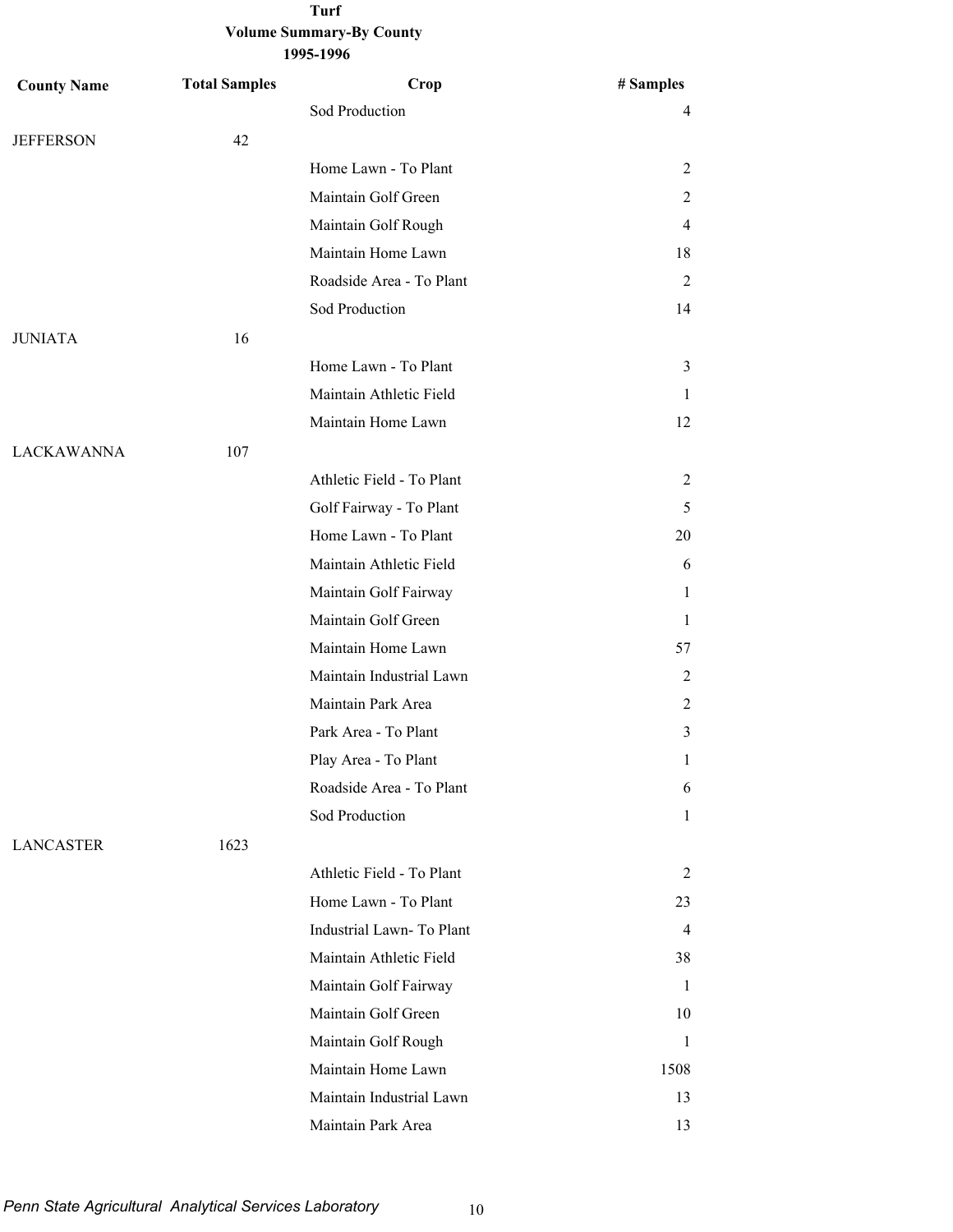| <b>County Name</b> | <b>Total Samples</b> | Crop                      | # Samples    |
|--------------------|----------------------|---------------------------|--------------|
|                    |                      | Maintain School Lawn      | 1            |
|                    |                      | Park Area - To Plant      | 2            |
|                    |                      | Roadside Area - To Plant  | 5            |
|                    |                      | Sod Production            | 2            |
| <b>LAWRENCE</b>    | 27                   |                           |              |
|                    |                      | Golf Green-To Plant       | 1            |
|                    |                      | Home Lawn - To Plant      | 5            |
|                    |                      | Maintain Athletic Field   | 1            |
|                    |                      | Maintain Home Lawn        | 12           |
|                    |                      | Maintain Industrial Lawn  | 1            |
|                    |                      | Maintain Park Area        | 1            |
|                    |                      | Sod Production            | 6            |
| <b>LEBANON</b>     | 253                  |                           |              |
|                    |                      | Home Lawn - To Plant      | 11           |
|                    |                      | Industrial Lawn-To Plant  | $\mathbf{1}$ |
|                    |                      | Maintain Athletic Field   | 1            |
|                    |                      | Maintain Cemetery         | 1            |
|                    |                      | Maintain Golf Fairway     | 8            |
|                    |                      | Maintain Golf Green       | 17           |
|                    |                      | Maintain Golf Tee         | 6            |
|                    |                      | Maintain Home Lawn        | 205          |
|                    |                      | Maintain Play Area        | 2            |
|                    |                      | Park Area - To Plant      | $\mathbf{1}$ |
| <b>LEHIGH</b>      | 334                  |                           |              |
|                    |                      | Athletic Field - To Plant | 2            |
|                    |                      | Home Lawn - To Plant      | 25           |
|                    |                      | Industrial Lawn-To Plant  | 1            |
|                    |                      | Maintain Athletic Field   | 11           |
|                    |                      | Maintain Cemetery         | 1            |
|                    |                      | Maintain Golf Fairway     | 3            |
|                    |                      | Maintain Golf Green       | 5            |
|                    |                      | Maintain Golf Tee         | 3            |
|                    |                      | Maintain Home Lawn        | 279          |
|                    |                      | Maintain Industrial Lawn  | 2            |
|                    |                      | Roadside Area - To Plant  | 1            |
|                    |                      | School Lawn - To Plant    | 1            |
| <b>LUZERNE</b>     | 165                  |                           |              |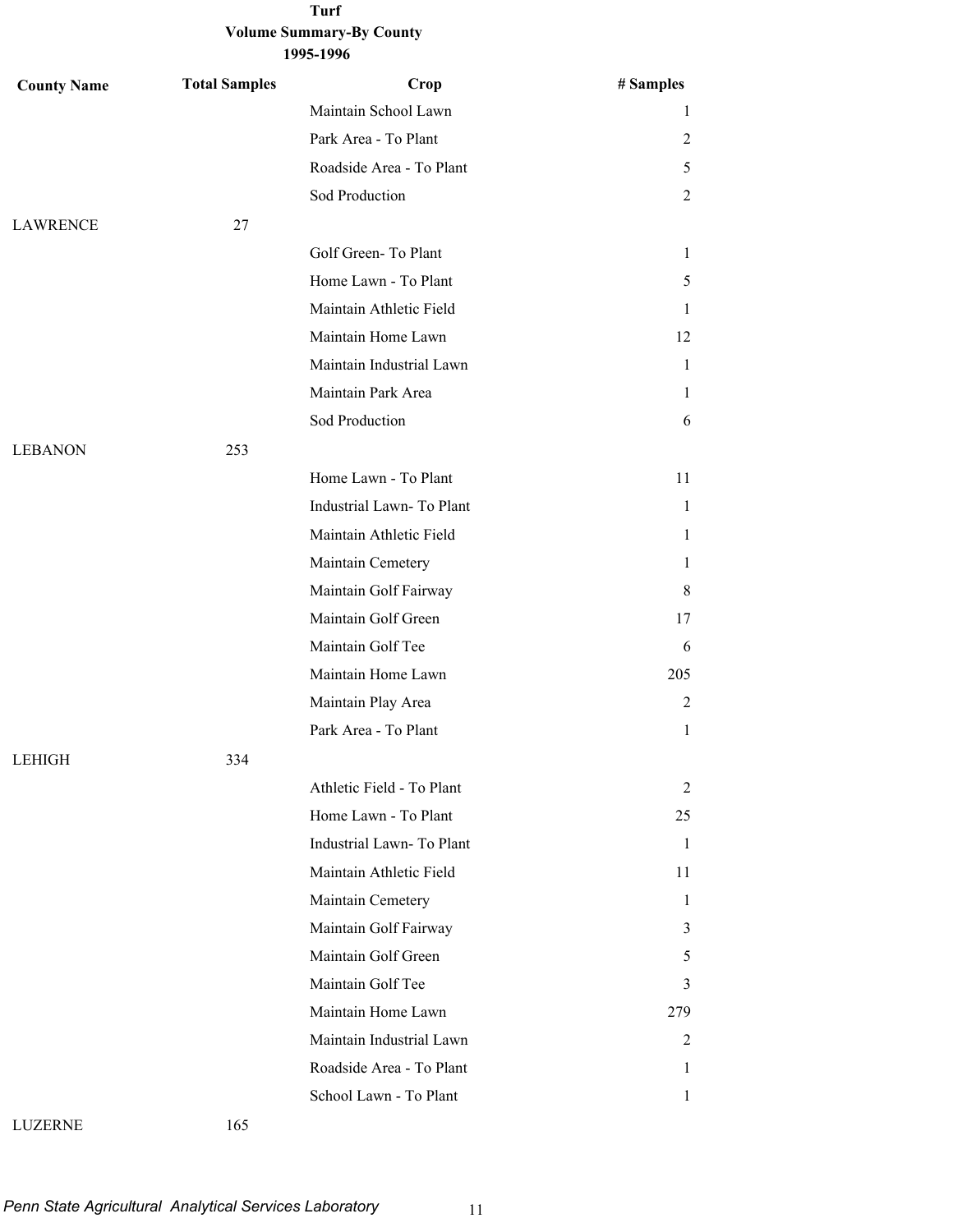| <b>County Name</b> | <b>Total Samples</b> | Crop                      | # Samples      |
|--------------------|----------------------|---------------------------|----------------|
|                    |                      | Athletic Field - To Plant | 1              |
|                    |                      | Home Lawn - To Plant      | 14             |
|                    |                      | Industrial Lawn-To Plant  | 7              |
|                    |                      | Maintain Athletic Field   | 7              |
|                    |                      | Maintain Golf Green       | 34             |
|                    |                      | Maintain Home Lawn        | 90             |
|                    |                      | Maintain Park Area        | 7              |
|                    |                      | Maintain School Lawn      | 1              |
|                    |                      | Park Area - To Plant      | 2              |
|                    |                      | Roadside Area - To Plant  | 1              |
|                    |                      | School Lawn - To Plant    | 1              |
| <b>LYCOMING</b>    | 62                   |                           |                |
|                    |                      | Athletic Field - To Plant | 3              |
|                    |                      | Home Lawn - To Plant      | 6              |
|                    |                      | Industrial Lawn-To Plant  | 1              |
|                    |                      | Maintain Athletic Field   | 9              |
|                    |                      | Maintain Home Lawn        | 38             |
|                    |                      | Maintain Industrial Lawn  | $\mathbf{1}$   |
|                    |                      | Maintain Play Area        | 1              |
|                    |                      | Roadside Area - To Plant  | 2              |
|                    |                      | Sod Production            | 1              |
| <b>MCKEAN</b>      | 16                   |                           |                |
|                    |                      | Home Lawn - To Plant      | 2              |
|                    |                      | Maintain Athletic Field   | 1              |
|                    |                      | Maintain Home Lawn        | 11             |
|                    |                      | Roadside Area - To Plant  | 2              |
| <b>MERCER</b>      | 36                   |                           |                |
|                    |                      | Home Lawn - To Plant      | 6              |
|                    |                      | Maintain Athletic Field   | 1              |
|                    |                      | Maintain Home Lawn        | 24             |
|                    |                      | Maintain School Lawn      | 2              |
|                    |                      | Roadside Area - To Plant  | 3              |
| <b>MIFFLIN</b>     | 55                   |                           |                |
|                    |                      | Golf Tee - To Plant       | 1              |
|                    |                      | Home Lawn - To Plant      | $\overline{4}$ |
|                    |                      | Industrial Lawn-To Plant  | 8              |
|                    |                      | Maintain Golf Fairway     | 5              |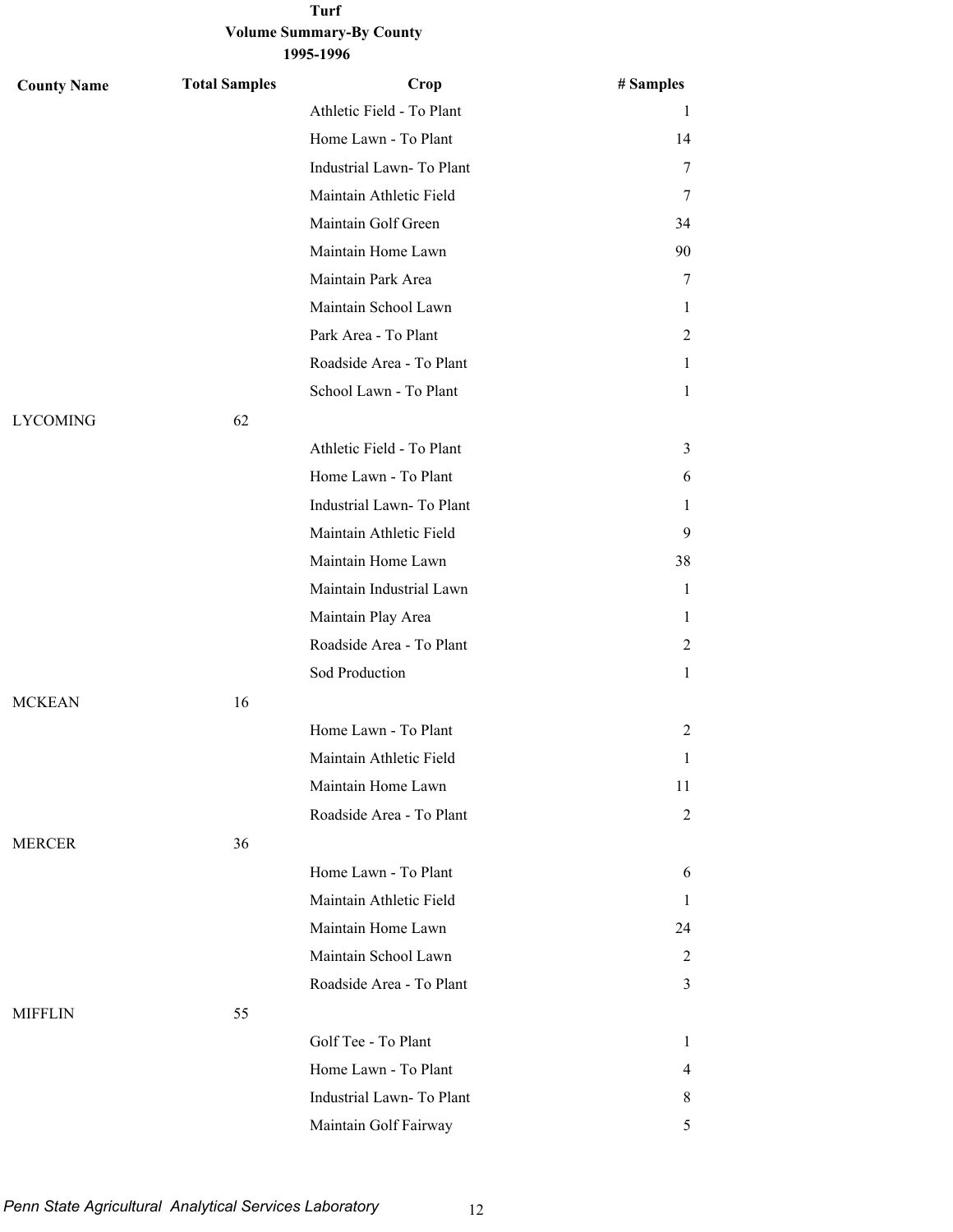| <b>County Name</b> | <b>Total Samples</b> | Crop                      | # Samples      |
|--------------------|----------------------|---------------------------|----------------|
|                    |                      | Maintain Golf Green       | 5              |
|                    |                      | Maintain Golf Tee         | 4              |
|                    |                      | Maintain Home Lawn        | 28             |
| <b>MONROE</b>      | 28                   |                           |                |
|                    |                      | Golf Green-To Plant       | 1              |
|                    |                      | Home Lawn - To Plant      | 5              |
|                    |                      | Industrial Lawn-To Plant  | 1              |
|                    |                      | Maintain Athletic Field   | 4              |
|                    |                      | Maintain Home Lawn        | 14             |
|                    |                      | Maintain Park Area        | 2              |
|                    |                      | School Lawn - To Plant    | $\mathbf{1}$   |
| <b>MONTGOMERY</b>  | 758                  |                           |                |
|                    |                      | Athletic Field - To Plant | 26             |
|                    |                      | Cemetery - To Plant       | 1              |
|                    |                      | Golf Fairway - To Plant   | 9              |
|                    |                      | Golf Green-To Plant       | 3              |
|                    |                      | Home Lawn - To Plant      | 56             |
|                    |                      | Industrial Lawn-To Plant  | 7              |
|                    |                      | Maintain Athletic Field   | 39             |
|                    |                      | Maintain Cemetery         | 6              |
|                    |                      | Maintain Golf Fairway     | 15             |
|                    |                      | Maintain Golf Green       | 51             |
|                    |                      | Maintain Golf Rough       | 2              |
|                    |                      | Maintain Golf Tee         | 15             |
|                    |                      | Maintain Home Lawn        | 458            |
|                    |                      | Maintain Industrial Lawn  | 34             |
|                    |                      | Maintain Park Area        | 1              |
|                    |                      | Maintain Play Area        | 5              |
|                    |                      | Maintain School Lawn      | $\overline{4}$ |
|                    |                      | Park Area - To Plant      | 6              |
|                    |                      | Play Area - To Plant      | $\overline{4}$ |
|                    |                      | Roadside Area - To Plant  | 7              |
|                    |                      | School Lawn - To Plant    | 9              |
| <b>MONTOUR</b>     | 10                   |                           |                |
|                    |                      | Athletic Field - To Plant | 1              |
|                    |                      | Home Lawn - To Plant      | 1              |
|                    |                      | Maintain Athletic Field   | 3              |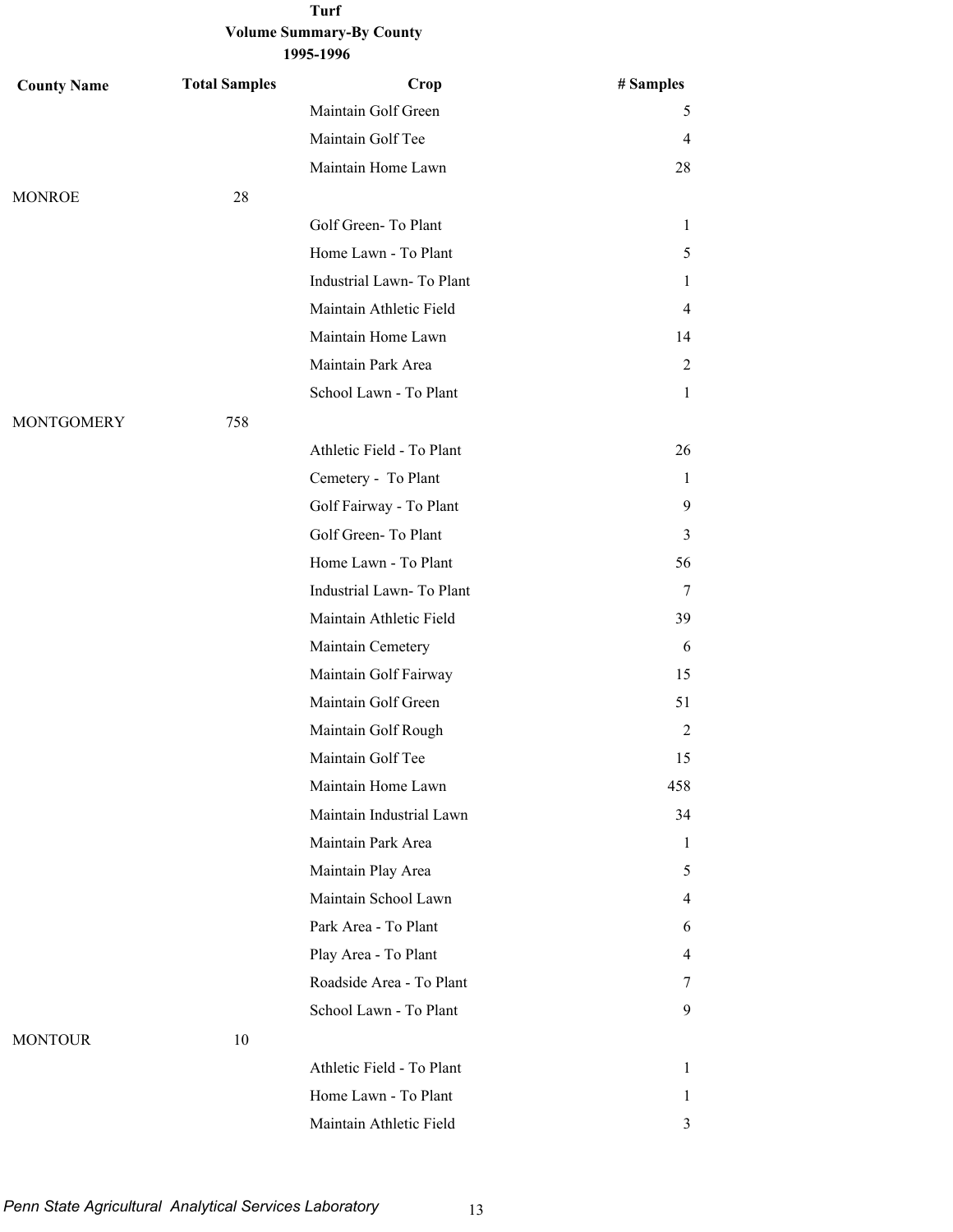| <b>County Name</b> | <b>Total Samples</b> | Crop                      | # Samples    |
|--------------------|----------------------|---------------------------|--------------|
|                    |                      | Maintain Home Lawn        | 5            |
| <b>NORTHAMPTON</b> | 248                  |                           |              |
|                    |                      | Athletic Field - To Plant | 2            |
|                    |                      | Home Lawn - To Plant      | 17           |
|                    |                      | Industrial Lawn-To Plant  | 1            |
|                    |                      | Maintain Athletic Field   | 6            |
|                    |                      | Maintain Golf Fairway     | 3            |
|                    |                      | Maintain Golf Rough       | 2            |
|                    |                      | Maintain Home Lawn        | 214          |
|                    |                      | Play Area - To Plant      | 2            |
|                    |                      | Roadside Area - To Plant  | $\mathbf{1}$ |
| NORTHUMBERLAND     | 22                   |                           |              |
|                    |                      | Home Lawn - To Plant      | 1            |
|                    |                      | Industrial Lawn-To Plant  | 2            |
|                    |                      | Maintain Athletic Field   | 2            |
|                    |                      | Maintain Home Lawn        | 16           |
|                    |                      | School Lawn - To Plant    | $\mathbf{1}$ |
| <b>PERRY</b>       | 19                   |                           |              |
|                    |                      | Home Lawn - To Plant      | 3            |
|                    |                      | Industrial Lawn-To Plant  | 1            |
|                    |                      | Maintain Home Lawn        | 11           |
|                    |                      | Maintain Industrial Lawn  | 1            |
|                    |                      | Park Area - To Plant      | $\mathbf{1}$ |
|                    |                      | Play Area - To Plant      | 1            |
|                    |                      | Sod Production            | 1            |
| PHILADELPHIA       | 139                  |                           |              |
|                    |                      | Athletic Field - To Plant | 11           |
|                    |                      | Home Lawn - To Plant      | 24           |
|                    |                      | Industrial Lawn-To Plant  | 4            |
|                    |                      | Maintain Athletic Field   | 18           |
|                    |                      | Maintain Golf Fairway     | 9            |
|                    |                      | Maintain Golf Rough       | 1            |
|                    |                      | Maintain Home Lawn        | 42           |
|                    |                      | Maintain Industrial Lawn  | 7            |
|                    |                      | Maintain Park Area        | 16           |
|                    |                      | Maintain School Lawn      | 1            |
|                    |                      | Park Area - To Plant      | 1            |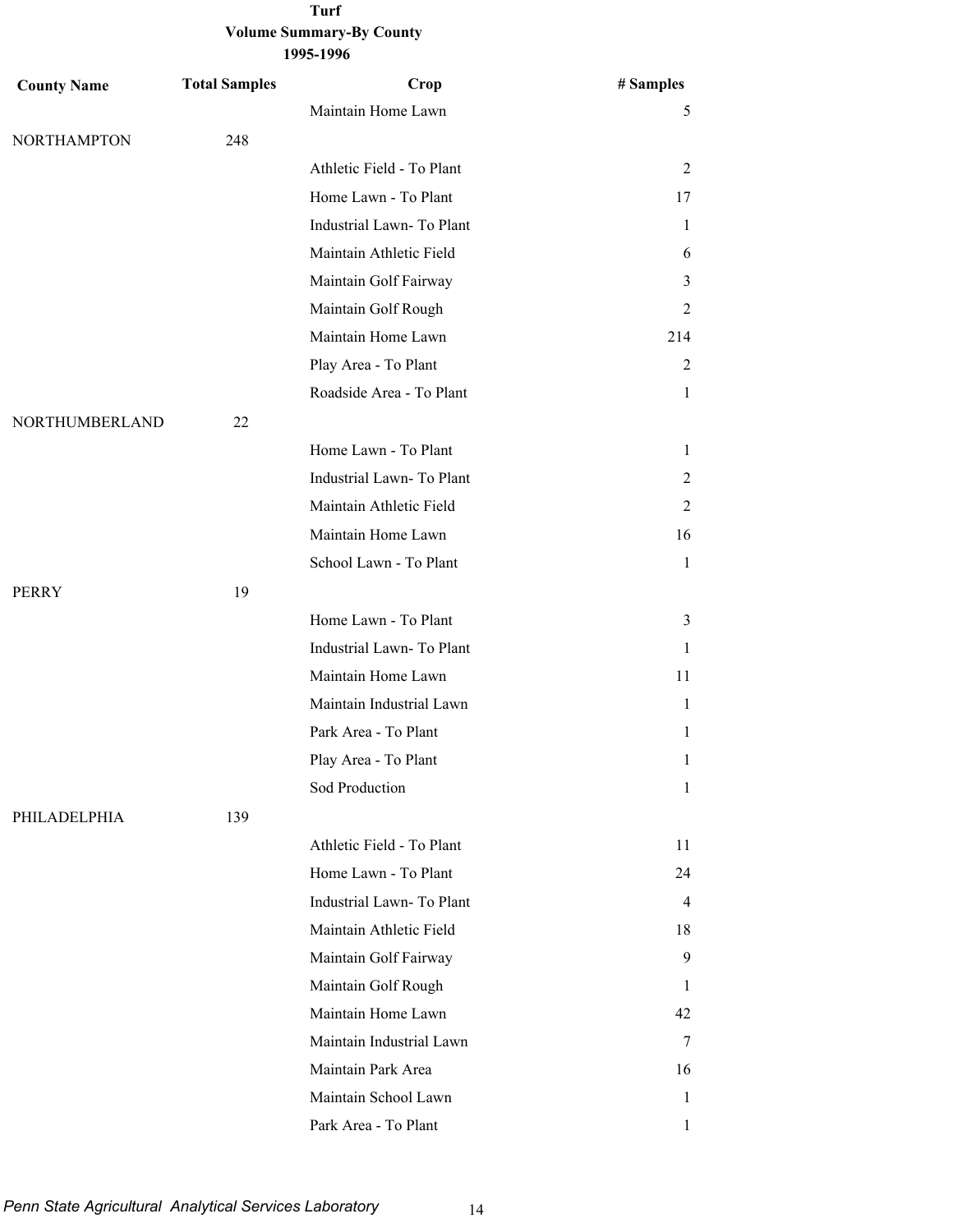| <b>County Name</b> | <b>Total Samples</b> | Crop                      | # Samples      |
|--------------------|----------------------|---------------------------|----------------|
|                    |                      | Roadside Area - To Plant  | 5              |
| PIKE               | 23                   |                           |                |
|                    |                      | Home Lawn - To Plant      | 2              |
|                    |                      | Maintain Athletic Field   | 5              |
|                    |                      | Maintain Golf Fairway     | 4              |
|                    |                      | Maintain Golf Green       | 5              |
|                    |                      | Maintain Golf Tee         | 3              |
|                    |                      | Maintain Home Lawn        | 4              |
| <b>POTTER</b>      | 18                   |                           |                |
|                    |                      | Home Lawn - To Plant      | 1              |
|                    |                      | Maintain Golf Fairway     | 3              |
|                    |                      | Maintain Golf Green       | 1              |
|                    |                      | Maintain Golf Tee         | 1              |
|                    |                      | Maintain Home Lawn        | 6              |
|                    |                      | Maintain School Lawn      | 1              |
|                    |                      | Sod Production            | 5              |
| <b>SCHUYLKILL</b>  | 47                   |                           |                |
|                    |                      | Athletic Field - To Plant | $\mathbf{1}$   |
|                    |                      | Home Lawn - To Plant      | 11             |
|                    |                      | Industrial Lawn- To Plant | 7              |
|                    |                      | Maintain Cemetery         | 1              |
|                    |                      | Maintain Golf Fairway     | 1              |
|                    |                      | Maintain Golf Green       | 1              |
|                    |                      | Maintain Golf Tee         | 1              |
|                    |                      | Maintain Home Lawn        | 16             |
|                    |                      | Maintain Play Area        | 3              |
|                    |                      | Roadside Area - To Plant  | 5              |
| <b>SNYDER</b>      | 38                   |                           |                |
|                    |                      | Home Lawn - To Plant      | 3              |
|                    |                      | Maintain Athletic Field   | 13             |
|                    |                      | Maintain Home Lawn        | 18             |
|                    |                      | Maintain Play Area        | $\mathbf{1}$   |
|                    |                      | Maintain School Lawn      | 1              |
|                    |                      | School Lawn - To Plant    | 2              |
| <b>SOMERSET</b>    | 74                   |                           |                |
|                    |                      | Athletic Field - To Plant | 1              |
|                    |                      | Golf Fairway - To Plant   | $\overline{4}$ |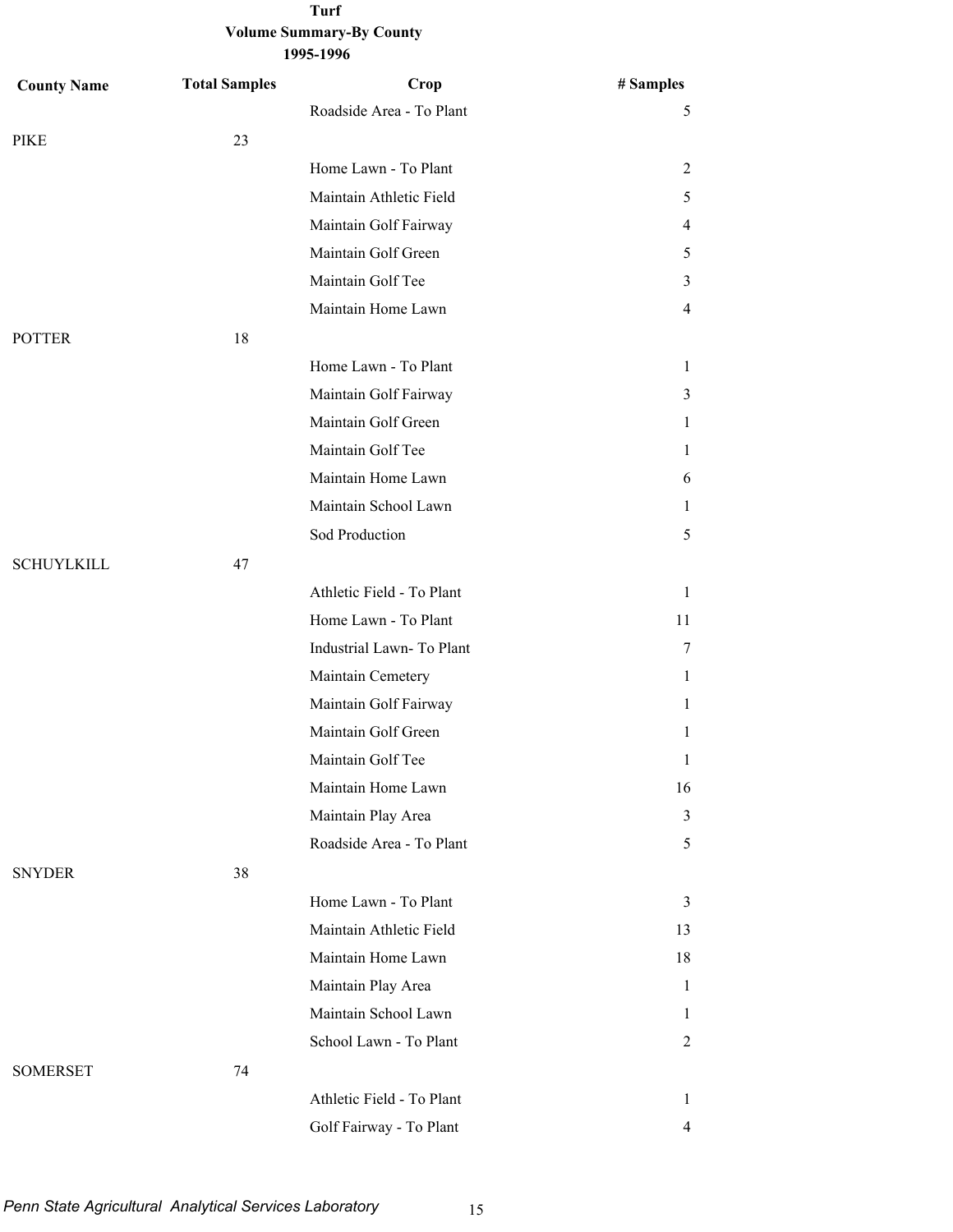| <b>County Name</b> | <b>Total Samples</b> | Crop                      | # Samples      |
|--------------------|----------------------|---------------------------|----------------|
|                    |                      | Golf Green-To Plant       | 1              |
|                    |                      | Home Lawn - To Plant      | 5              |
|                    |                      | Maintain Athletic Field   | 2              |
|                    |                      | Maintain Golf Green       | 16             |
|                    |                      | Maintain Golf Rough       | 11             |
|                    |                      | Maintain Home Lawn        | 34             |
| <b>SULLIVAN</b>    | 2                    |                           |                |
|                    |                      | Home Lawn - To Plant      | 1              |
|                    |                      | Play Area - To Plant      | 1              |
| <b>SUSQUEHANNA</b> | 16                   |                           |                |
|                    |                      | Home Lawn - To Plant      | 3              |
|                    |                      | Industrial Lawn- To Plant | 1              |
|                    |                      | Maintain Golf Fairway     | 4              |
|                    |                      | Maintain Golf Green       | 1              |
|                    |                      | Maintain Home Lawn        | 7              |
| <b>TIOGA</b>       | $\,8\,$              |                           |                |
|                    |                      | Home Lawn - To Plant      | 2              |
|                    |                      | Maintain Golf Fairway     | 1              |
|                    |                      | Maintain Golf Green       | 1              |
|                    |                      | Maintain Home Lawn        | $\overline{4}$ |
| <b>UNION</b>       | 14                   |                           |                |
|                    |                      | Athletic Field - To Plant | 1              |
|                    |                      | Home Lawn - To Plant      | 2              |
|                    |                      | Maintain Home Lawn        | 11             |
| <b>VENANGO</b>     | 25                   |                           |                |
|                    |                      | Athletic Field - To Plant | 1              |
|                    |                      | Golf Green-To Plant       | 1              |
|                    |                      | Home Lawn - To Plant      | 2              |
|                    |                      | Maintain Golf Green       | 3              |
|                    |                      | Maintain Home Lawn        | 16             |
|                    |                      | Maintain Park Area        | 1              |
|                    |                      | Park Area - To Plant      | 1              |
| <b>WARREN</b>      | 25                   |                           |                |
|                    |                      | Athletic Field - To Plant | 1              |
|                    |                      | Home Lawn - To Plant      | 1              |
|                    |                      | Maintain Athletic Field   | 3              |
|                    |                      | Maintain Home Lawn        | 20             |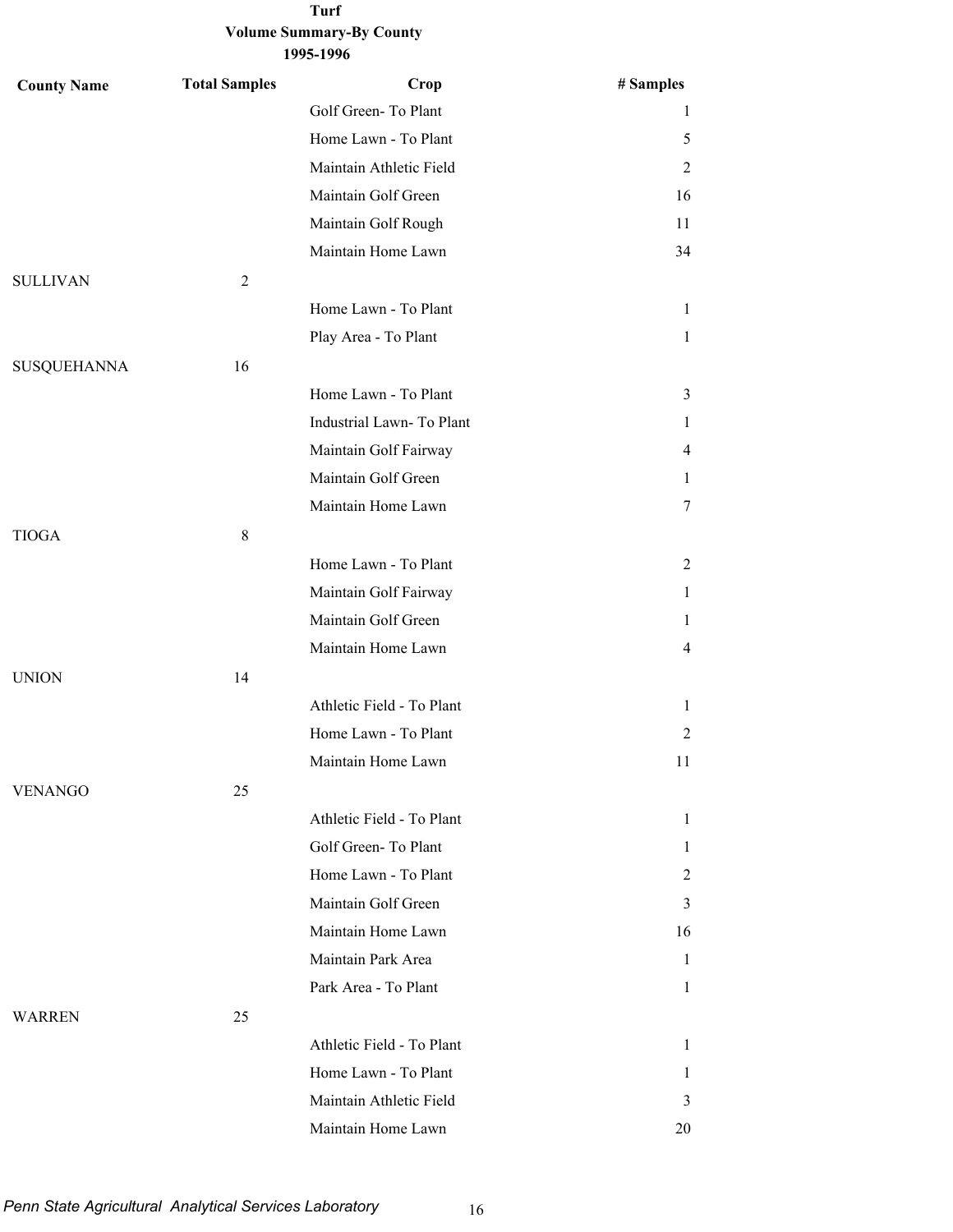#### **Volume Summary-By County 1995-1996 Turf**

| <b>County Name</b> | <b>Total Samples</b> | Crop                      | # Samples      |
|--------------------|----------------------|---------------------------|----------------|
| <b>WASHINGTON</b>  | 85                   |                           |                |
|                    |                      | Home Lawn - To Plant      | 11             |
|                    |                      | Industrial Lawn-To Plant  | $\mathbf{1}$   |
|                    |                      | Maintain Athletic Field   | 3              |
|                    |                      | Maintain Cemetery         | 2              |
|                    |                      | Maintain Home Lawn        | 61             |
|                    |                      | Maintain Play Area        | 3              |
|                    |                      | Roadside Area - To Plant  | $\overline{4}$ |
| <b>WAYNE</b>       | 17                   |                           |                |
|                    |                      | Athletic Field - To Plant | 2              |
|                    |                      | Home Lawn - To Plant      | 1              |
|                    |                      | Maintain Golf Tee         | 1              |
|                    |                      | Maintain Home Lawn        | 8              |
|                    |                      | Maintain Industrial Lawn  | 1              |
|                    |                      | Roadside Area - To Plant  | 4              |
| WESTMORELAND       | 278                  |                           |                |
|                    |                      | Home Lawn - To Plant      | 34             |
|                    |                      | Industrial Lawn-To Plant  | 9              |
|                    |                      | Maintain Athletic Field   | 15             |
|                    |                      | Maintain Golf Fairway     | 17             |
|                    |                      | Maintain Golf Green       | 42             |
|                    |                      | Maintain Golf Tee         | 19             |
|                    |                      | Maintain Home Lawn        | 123            |
|                    |                      | Maintain Industrial Lawn  | $\,8\,$        |
|                    |                      | Maintain School Lawn      | 4              |
|                    |                      | Roadside Area - To Plant  | 2              |
|                    |                      | School Lawn - To Plant    | 1              |
|                    |                      | Sod Production            | $\overline{4}$ |
| <b>WYOMING</b>     | 11                   |                           |                |
|                    |                      | Home Lawn - To Plant      | 2              |
|                    |                      | Maintain Golf Green       | 2              |
|                    |                      | Maintain Home Lawn        | 6              |
|                    |                      | School Lawn - To Plant    | 1              |
| <b>YORK</b>        | 541                  |                           |                |
|                    |                      | Athletic Field - To Plant | 6              |
|                    |                      | Golf Fairway - To Plant   | 1              |
|                    |                      | Home Lawn - To Plant      | 20             |